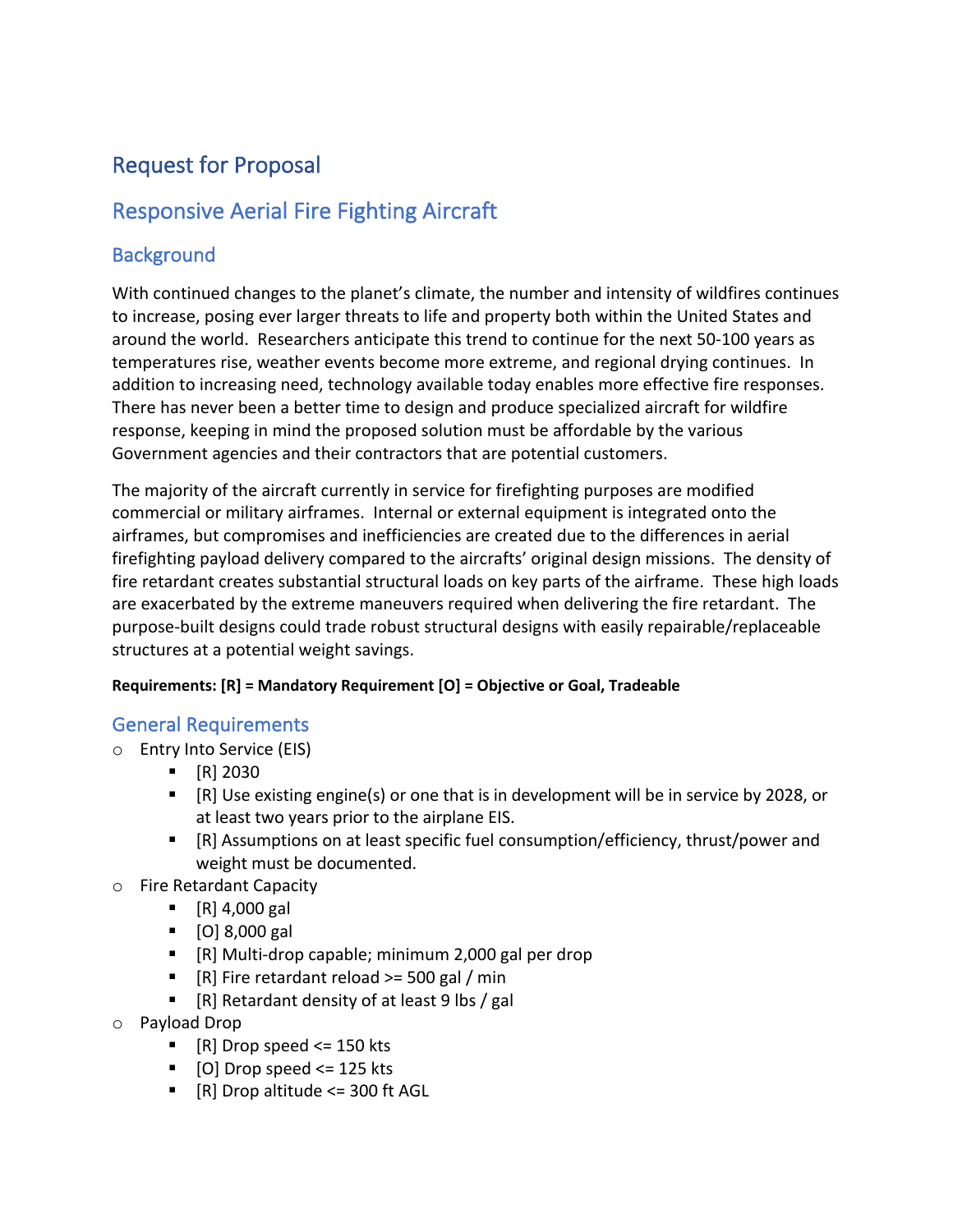- o Design Radius with Full Payload
	- § [R] 200 n mi
	- § [O] 400 n mi
- o Design Ferry Range (No Payload)
	- § [R] 2,000 n mi
	- § [O] 3,000 n mi
- o Dash Speed (After Payload Drop)
	- § [R] 300 kts
	- [O] 400 kts
- o Field Requirements
	- [R] Balanced field length <= 8,000 ft @ 5,000 ft MSL elevation on a +35°F hot day
	- [O] Balanced field length <= 5,000 ft @ 5,000 ft MSL elevation on a +35°F hot day
- o Certifications
	- [R] Capable of VFR and IFR flight with an autopilot
	- [R] Capable of flight in known icing conditions
	- § [R] Meets applicable certification rules in FAA 14 CFR Part 25
		- All missions below assume reserves and equipment required to meet applicable FARs
	- [O] Provide systems and avionics architecture that will enable autonomous operations
		- Provide a market justification for choosing to either provide or omit this capability
		- Determine how the design would change with this capability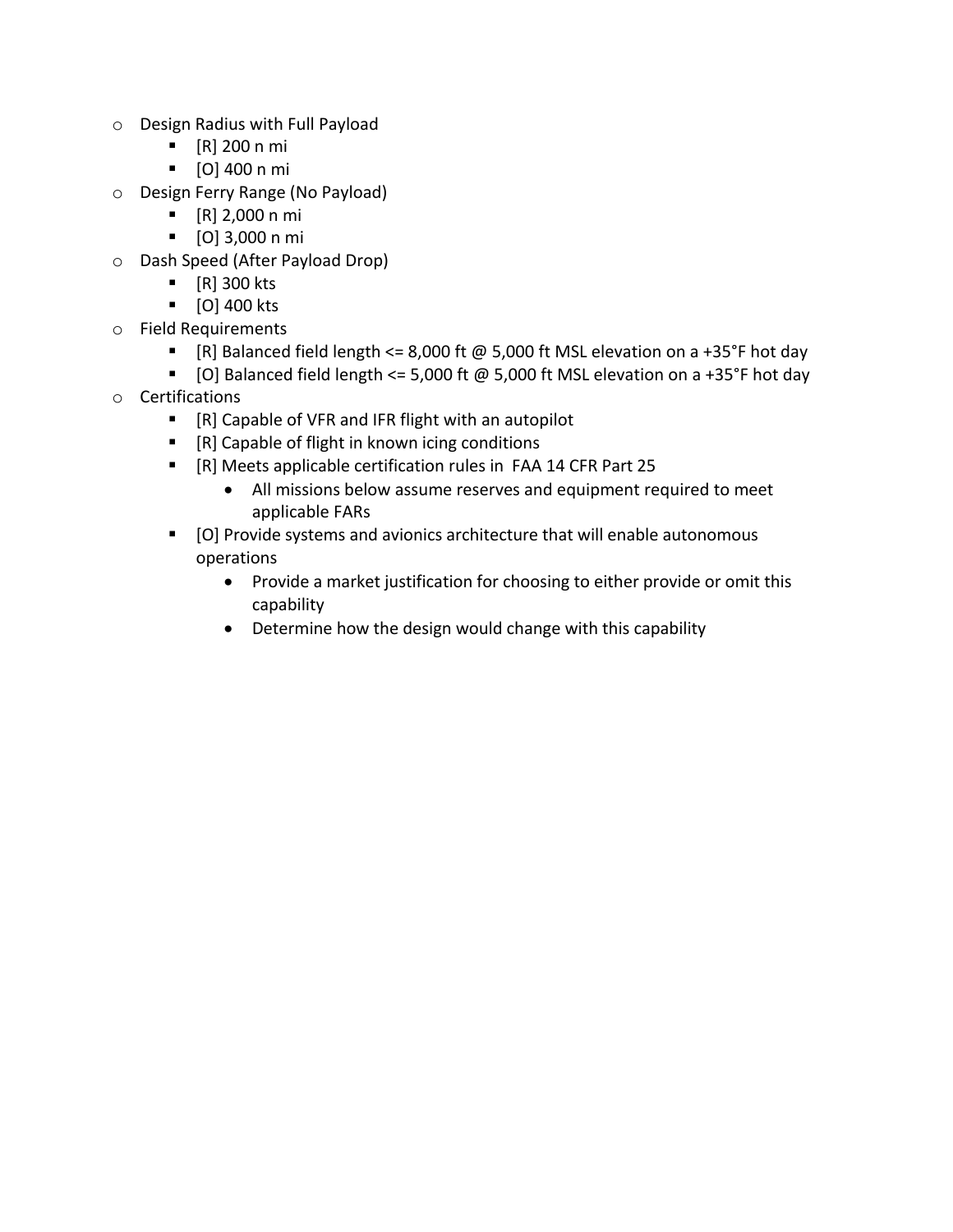## **Design Objectives**

- Minimize operations and support cost by designing modularity into the structure and key components facilitating rapid repairs and replacements based on a chosen support strategy.
- Minimize production cost by choosing materials and manufacturing methods appropriate for the annual production rate that is supported by the team's assessment of the potential market size.
- Make the aircraft reliability and operational availability equal or better than that of comparable aircraft.
- Make the aircraft maintenance (failure rate, time-to-repair, etc.) equal or better than that of comparable aircraft.

### **Other Features and Considerations**

- Flying qualities should meet CFR Part 25.
- Identify all systems functionality and components that are required for the aircraft to operate in both controlled and uncontrolled airspace.
- List the equipment required.
- Consider what features will be basic and which will be optional to a customer.

## **Proposal and Design Data Requirements**

The technical proposal shall present the design of this aircraft clearly and concisely; it shall cover all relevant aspects, features, and disciplines. Pertinent analyses and studies supporting design choices shall be documented.

Full descriptions of the aircraft are expected along with performance capabilities and operational limits. These include, at a minimum:

- 1. A description or graphical representation of the sized aircraft based on the requirements and design objectives given. This should describe or represent the quantitative justification for the sized wing area and selected power or thrust of the aircraft design.
- 2. An analysis of the performance of the aircraft against the design and long-range ferry missions.
- 3. Aircraft performance summaries shall be documented and the aircraft flight envelopes shall be shown graphically.
- 4. A V-n diagram for the aircraft with identification of necessary aircraft velocities and design load factors.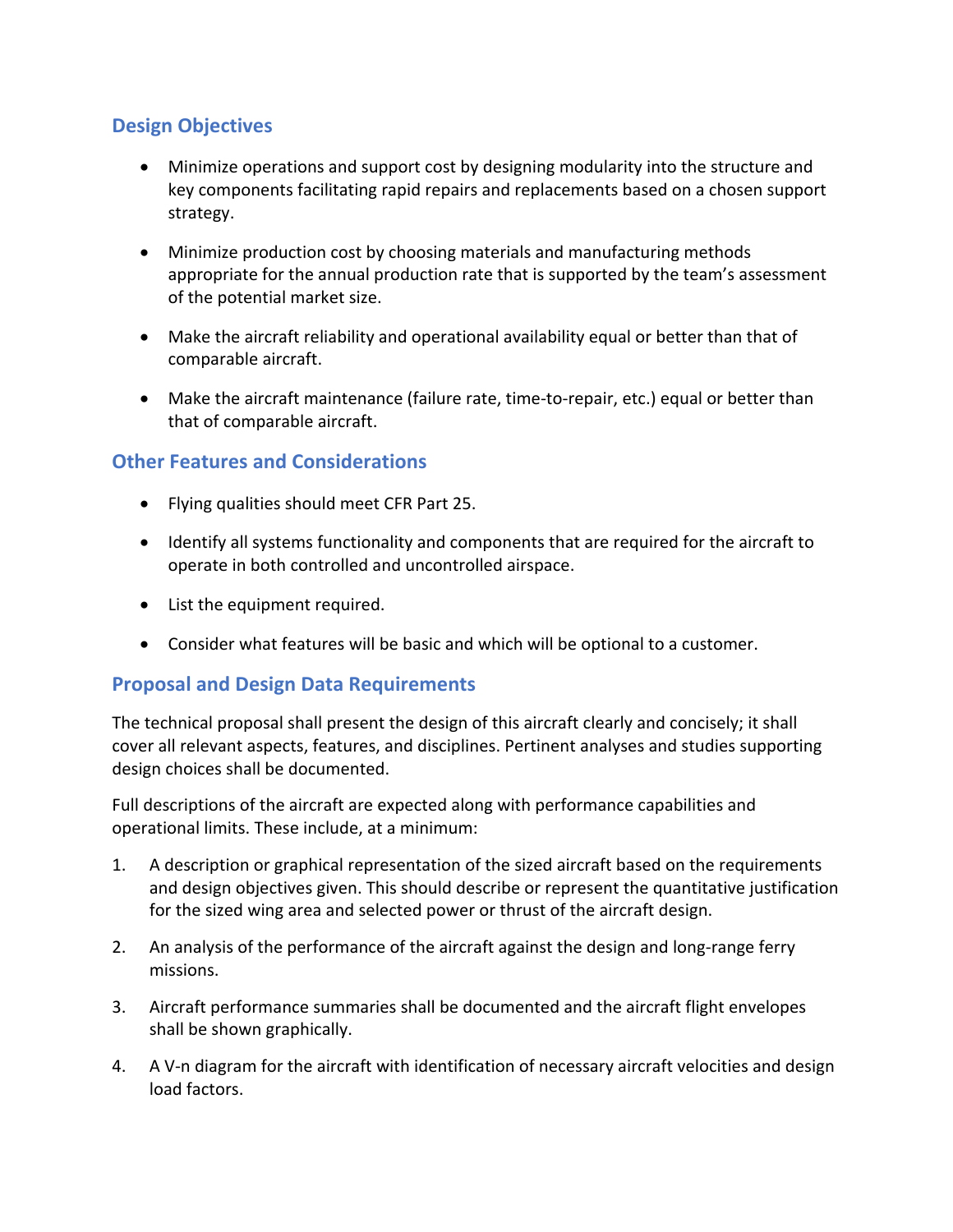- 5. Materials selection for main structural groups and general structural design, including layout of primary airframe structure as well as the strength capability of the structure and how that compares to what is required at the ultimate load limits of the aircraft. The maximum dive and pull-up speeds of the aircraft shall be specified.
- 6. Complete geometric description, including dimensioned drawings, control surfaces sizes and hinge locations, and internal arrangement of the aircraft illustrating sufficient volume for all necessary components and systems.
	- Scaled three-views (dimensioned) and 3-D model imagery of appropriate quality are expected. The three-view must include at least:
		- 1. Fully dimensioned front, left, and top views
		- 2. Location of aircraft aerodynamic center (from nose)
		- 3. Location of no-payload, full-payload and intermediate-payload CG locations (relative to nose)
		- 4. Tail moment arms
	- Diagrams showing the location and functions for all aircraft systems.
- 7. Important aerodynamic characteristics and aerodynamic performance for key mission segments and requirements.
- 8. Aircraft weight statement, aircraft center-of-gravity envelope reflecting payloads and fuel allocation. Establish a forward and aft center of gravity (CG) limit for safe flight.
	- Weight assessment summary shall be shown at least at the following level of detail:
		- 1. Propulsion (engine, propeller, gearbox, nacelle, strut, fan, etc. as applicable)
		- 2. Airframe Structure
			- 1. Wing
			- 2. Empennage
			- 3. Landing Gear (including wheels tires and brakes)
			- 4. Fuselage
		- 3. Control System (flight controls linkages, hydraulics, wires, actuators bellcranks, engine controls etc.)
		- 4. Crew
		- 5. Payloads and Payload Equipment
		- 6. Systems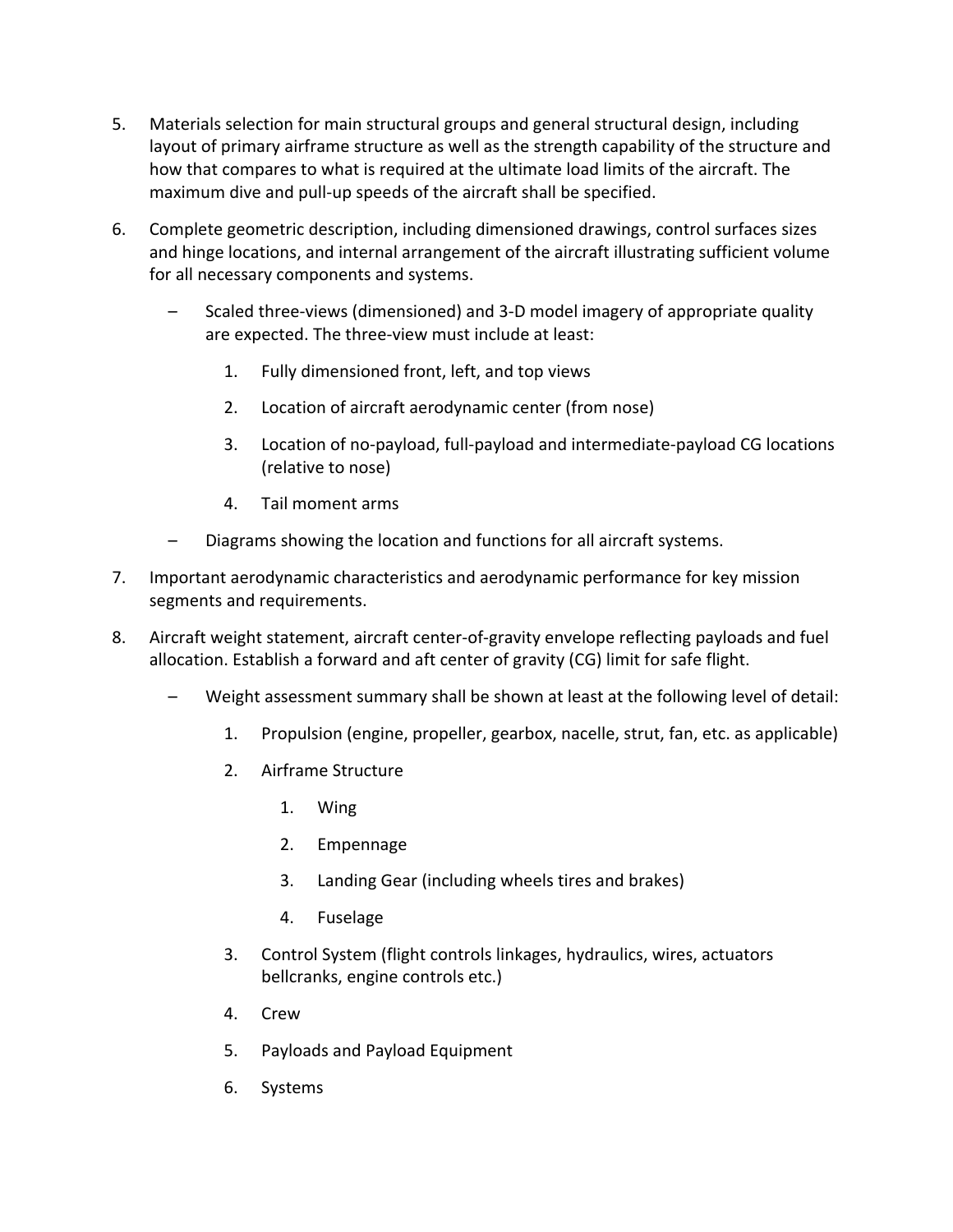- 1. Instruments and Avionics
- 2. Fuel/oil
- 3. Hydraulic/pneumatic/electrical systems (if chosen)
- 9. Propulsion system description and characterization including performance, dimensions, and weights. The selection of the propulsion system(s), sizing, and airframe integration must be supported by analysis, trade studies, and discussion
- 10. Summary of basic stability and control characteristics; this should include, but is not limited to static margin, pitch, roll and yaw derivatives.
- 11. Summary of cost estimates and a business case analysis. This assessment should identify the cost groups and drivers, assumptions, and design choices aimed at the minimization of operation costs.
	- Estimate the non-recurring development costs of the airplane including engineering, FAA/EASA certification, production tooling, facilities and labor
	- Estimate the acquisition (or "fly away") cost
	- Estimate the price that would have to be sold for to generate at least a 15% profit
	- Show how the airplane could be produced profitably at production rates ranging from 4 to 10 airplanes per year or a rate that is supported by a brief market analysis
	- Estimate of operating cost for the aircraft assuming 1,200 flight hours per year in a mixture of training, ferry, and operational flights.
		- Fuel, oil, tires, brakes, and other consumable quantities
		- Estimate of maintenance cost per flight
		- Flight crew costs
		- Including other costs will strengthen the proposal

The proposal response will include trade documentation on the two major aspects of the design development, a) the concept selection trades, and b), the concept development trade studies.

The students are to develop and present the alternative concepts considered leading to the down-select of their preferred concept. The methods and rationale used for the down-select shall be presented. At a minimum a qualitative assessment of strengths and weaknesses of the alternatives shall be given, discussing merits, leading to a justification as to why the preferred concept was the best proposal response. Quantitative justification of why the selected proposal is the best at meeting the proposal measures of merit(s) will strengthen the proposal.